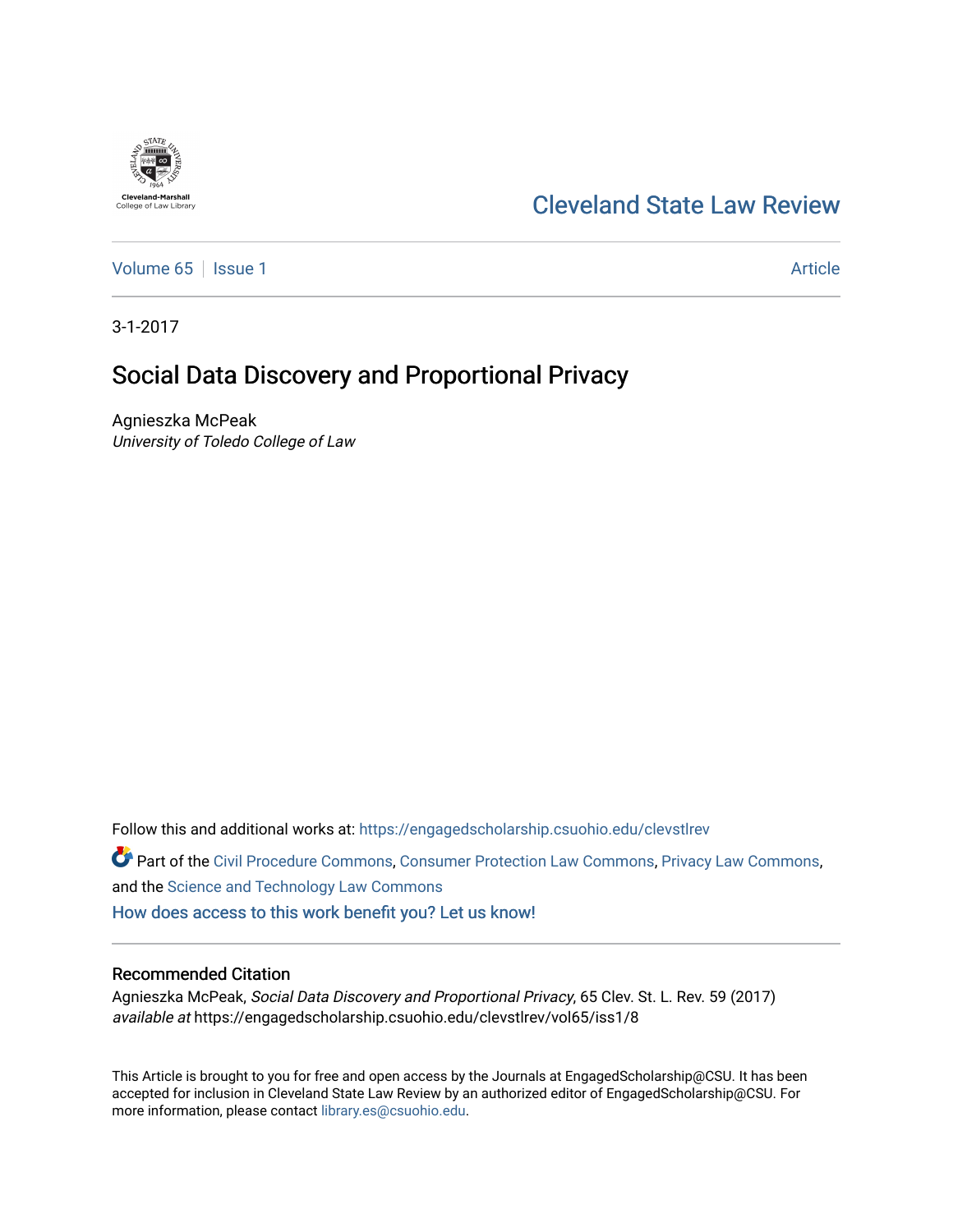## **SOCIAL DATA DISCOVERY AND PROPORTIONAL PRIVACY**

## AGNIESZKA MCPEAK\*

#### **ABSTRACT**

Social media platforms aggregate large amounts of personal information as "social data" that can be easily downloaded as a complete archive. Litigants in civil cases increasingly seek out broad access to social data during the discovery process, often with few limits on the scope of such discovery. But unfettered access to social data implicates unique privacy concerns—concerns that should help define the proper scope of discovery.

The Federal Rules of Civil Procedure, as amended in 2015, already contain the tools for crafting meaningful limits on intrusive social data discovery. In particular, the proportionality test under Rule 26 weighs the burdens of discovery against its benefits, creating important boundaries on discovery's scope. Privacy burdens should be part of the proportionality analysis. By considering the privacy implications of social data discovery, courts can fashion fair and meaningful limits on the scope of social data discovery.

#### **CONTENTS**

| $\mathbf{L}$ |  |
|--------------|--|
| $\mathbf{H}$ |  |
|              |  |
|              |  |
| <b>III</b>   |  |
|              |  |
|              |  |
| IV           |  |
| V            |  |
| VI.          |  |
|              |  |

#### I. INTRODUCTION

Social media accounts archive vast amounts of personal data and raise unique privacy concerns. One of these privacy concerns arises in the civil discovery process. More and more litigants seek social media content in civil litigation and often request complete and unfettered access to entire accounts. Courts struggle to define the scope of discovery and often fail to create meaningful limits, resulting in overly invasive social data discovery with little concern about individual privacy rights.

This essay addresses the privacy implications of overly broad access to big data in civil discovery, particularly "social data" aggregated in social media accounts. It argues that courts should set meaningful limits on overly broad social data discovery using the existing proportionality test under the Federal Rules of Civil Procedure or state law equivalents. Specifically, courts employing the proportionality test should

Assistant Professor of Law, University of Toledo College of Law.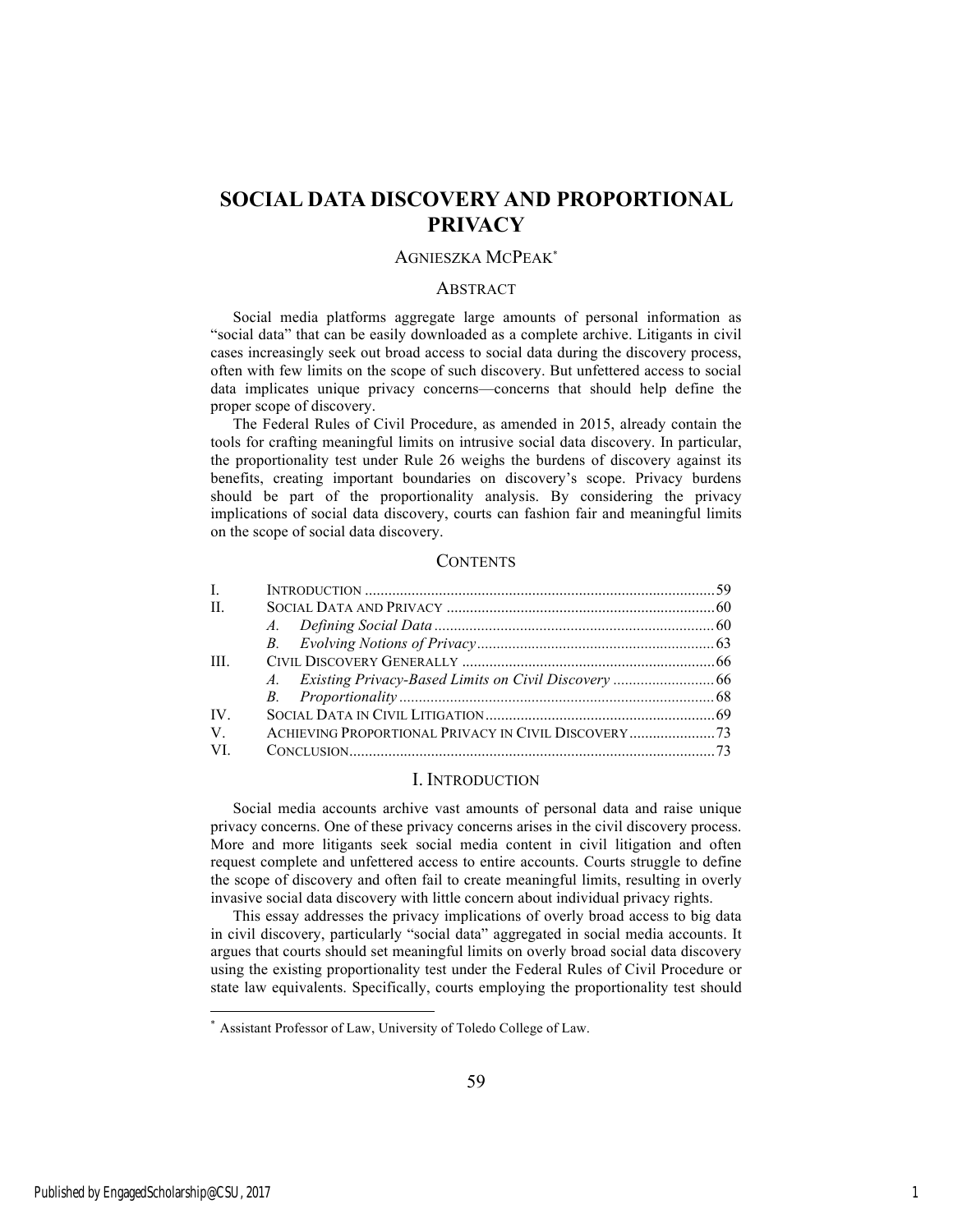weigh the burden on privacy rights against the likely benefits of the proposed discovery. By including privacy burdens in the proportionality test, courts can prevent abusive access to highly personal, aggregated social data in civil litigation.

#### II. SOCIAL DATA AND PRIVACY

## *A.Defining Social Data*

Virtually all aspects of an individual's online activities create a digital record of some kind. Often referred to as "Big Data," these digital records can be archived, processed, and turned into valuable information.<sup>1</sup> Big data is highly useful to governments and corporations—for example, by offering insights into our habits, preferences, and beliefs—but no comprehensive regulatory scheme has yet to address this data's collection and use. Privacy is one of the major concerns even for data that is stripped of personally identifiable information.<sup>2</sup>

One subset of big data is *social* data,<sup>3</sup> which includes personal information created and stored in an identifiable user's social media account. Social data poses unique and serious implications on individual privacy concerns.<sup>4</sup> Platforms like Facebook and Twitter aggregate large swaths of information that necessarily include detailed personal interactions over time.<sup>5</sup> For example, Facebook users post content like comments, photographs, videos, and article links.<sup>6</sup> The users catalog their activities and associations by checking in to locations using their phones' GPS data, maintaining a list of their Facebook Friends and Events, and adding personal details

<sup>3</sup> Woodrow Hartzog, *Social Data*, 74 OHIO ST. L.J. 995, 1002 (2013) [hereinafter Hartzog, *Social Data*].

<sup>5</sup> *Id.* at 1002-03.

 <sup>1</sup> *See* Neil M. Richards & Jonathan H. King, *Big Data Ethics*, 49 WAKE FOREST L. REV. 393, 394 (2014).

<sup>2</sup> Paul M. Schwartz & Daniel J. Solove, *The PII Problem: Privacy and a New Concept of Personally Identifiable Information*, 86 N.Y.U. L. REV. 1814, 1816 (2011) (noting that PII has not been clearly defined and that more nuanced categories of PII are needed); SEDONA CONFERENCE WORKING GRP. SERIES, SEDONA GUIDELINES: BEST PRACTICES ADDRESSING PROTECTIVE ORDERS, CONFIDENTIALITY & PUBLIC ACCESS IN CIVIL CASES 1 (Laurie Dore et al. eds., 2007); Julie E. Cohen, *Examined Lives: Informational Privacy and the Subject as Object*, 52 STAN. L. REV. 1373, 1374 (2000) (explaining the privacy risks and modes of protecting personally identified information); Woodrow Hartzog & Frederic Stutzman, *The Case for Online Obscurity*, 101 CAL. L. REV. 1 (2013) (arguing that the concept of online obscurity should be used to help shape privacy laws).

<sup>&</sup>lt;sup>4</sup> *Id.* at 995. Hartzog refers to the contents of these large digital data compilations as "social data," which he defines as "the massive amounts of personal information shared via the user interface of social technologies." *Id.* at 997.

<sup>6</sup> *Facebook Help Center*, FACEBOOK, https://www.facebook.com/help/ (last visited Sept. 8, 2015) (explaining basic Facebook features).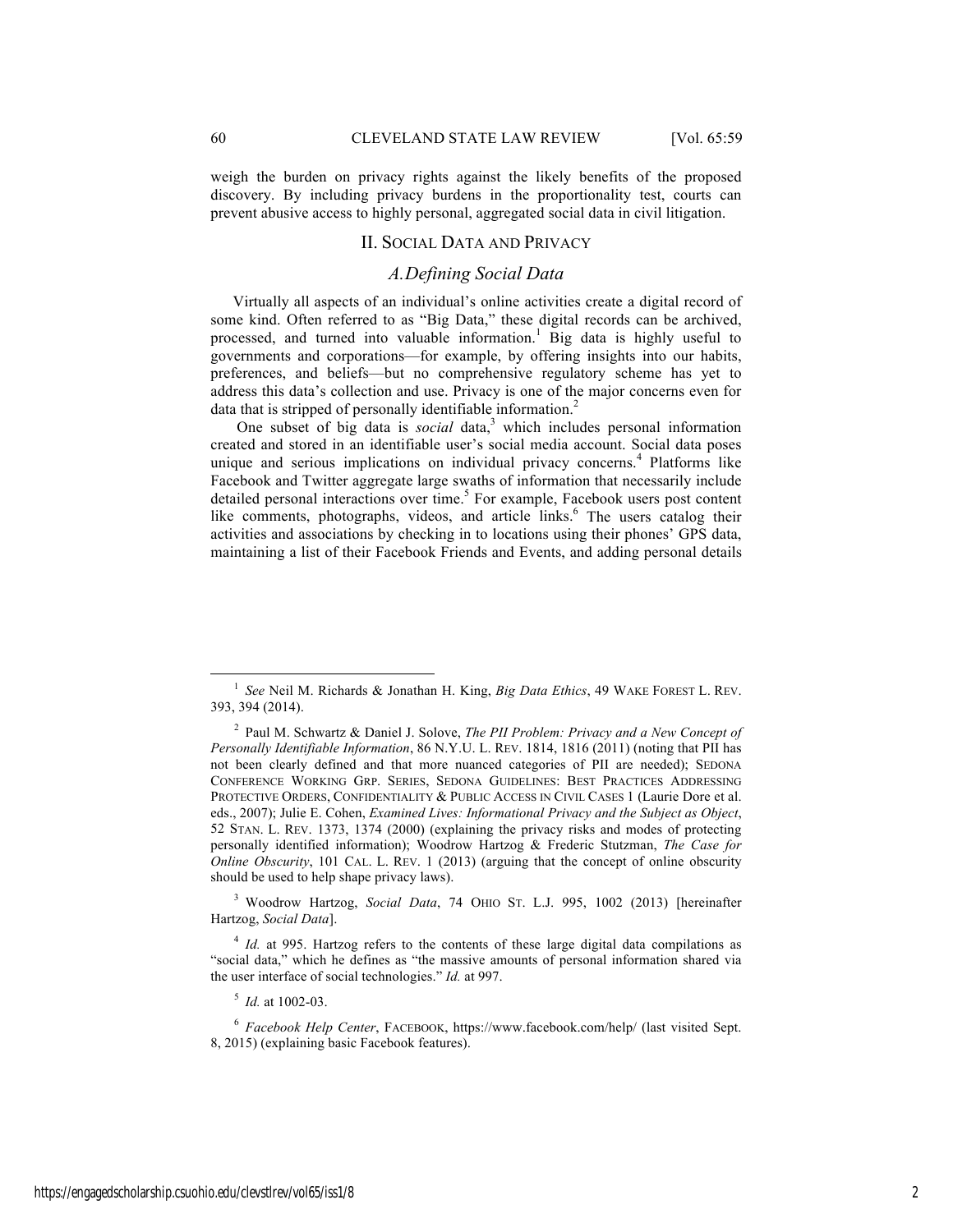about themselves to their profiles.<sup>7</sup> Users also exchange personal messages using Facebook's Messenger feature.<sup>8</sup>

User-controlled privacy settings are an important feature of most social media sites like Facebook. Users can choose to share things publicly or can limit their posts to their Friends.<sup>9</sup> Additionally, Facebook allows users to further limit visibility to "Friends except Acquaintances" or even smaller sub-sets of Friends.<sup>10</sup> For virtually all content in the account, Facebook creates and stores some digital record.<sup>11</sup> Not only does this record contain the content that users posted, but it also contains backend data like logins, IP addresses from which the account was accessed, and targeted advertisement terms.<sup>12</sup>

Thus, the content of a Facebook account encompasses both user-created content and Facebook-created data as well. A user's activity across Facebook is compiled in the user's "Activity Log," and the account holder can easily download all account information as a zip file.<sup>13</sup> Notably, the download file does not differentiate content based on privacy settings or the user's intended audience.<sup>14</sup> Instead, all content from content published publicly to private, one-on-one chat history—is lumped together in the downloaded account zip file.<sup>15</sup>

Other social media websites contain similar features. Twitter, for example, allows users to post 140-character comments, article links, photographs, and videos.16 Users can keep their accounts private or viewable publicly, or users can

<sup>11</sup> *Accessing Your Facebook Data,* FACEBOOK*,* https://www.facebook.com/help/405183566203254 (last visited Sept. 8, 2015).

<sup>12</sup> *Id.* (explaining that Facebook users may find Facebook data in either the activity log or the downloaded data).

<sup>13</sup> *Id.*; *see also Download All Facebook Photos, Status, Wall Posts Together in Zip File*, FACEBOOK, http://www.facebook.com/note.php?note\_id=10150118571353989 (last visited Sept. 8, 2016).

<sup>14</sup> *See* Jam Kotenko, *Want to Know What Data Facebook Has On You? A Primer on What You Get and How to Get It*, DIGITALTRENDS, (Sept. 22, 2013), http://www.digitaltrends.com/social-media/want-to-know-what-data-facebook-has-on-you-aprimer-on-what-you-get-and-how-to-get-it/ (noting that only current privacy settings are saved but not past settings).

<sup>15</sup> *See id.*

<sup>16</sup> *See Getting Started on Twitter*, TWITTER, https://support.twitter.com/articles/215585 (last visited July 19, 2016).

 <sup>7</sup> *See Your Home Page*, FACEBOOK, https://www.facebook.com/help/753701661398957/?helpref=hc\_fnav (last visited Sept. 8, 2016).

<sup>8</sup> *Sending a Message*, FACEBOOK, https://www.facebook.com/help/326534794098501 (last visited Sept. 8, 2015).

<sup>9</sup> *Profile & Timeline Privacy*, FACEBOOK*,* https://www.facebook.com/help/393920637330807/ (last visited July 19, 2016) (describing user privacy settings for Facebook Timeline).

<sup>10</sup> *See id.*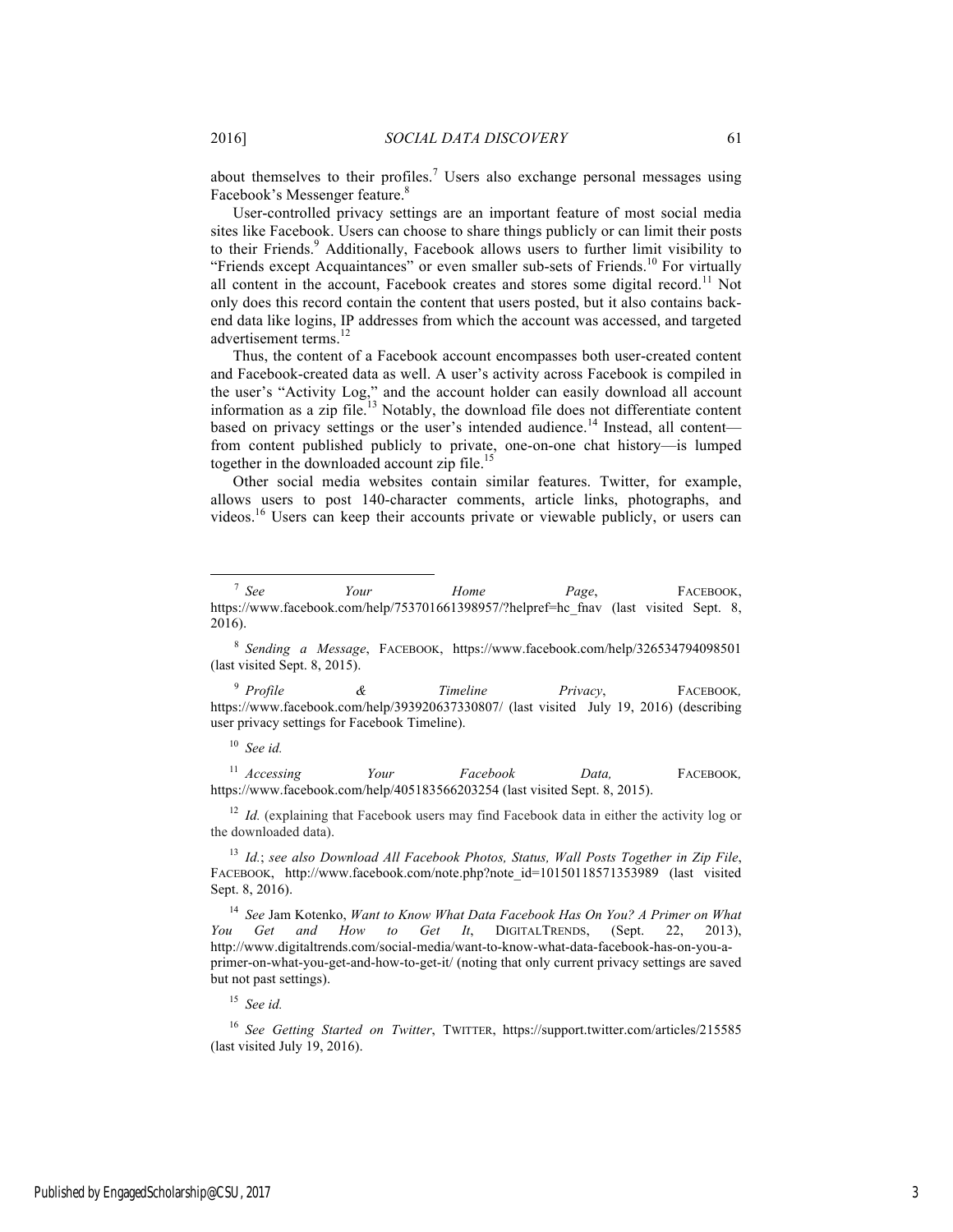engage in one-on-one chats.<sup>17</sup> Twitter also compiles a user's Twitter data and allows users to download a file of their entire Twitter archive.<sup>18</sup>

Newer social media companies purport to track and store less user information than Facebook. Snapchat, for example, is known for its disappearing messages.<sup>1</sup> The media platform allows users to share photographs, videos, and comments with a single person or group of people.<sup>20</sup> The messages automatically disappear after a few seconds.<sup>21</sup> Users can also share "Stories" publicly or to their Snapchat Friends.<sup>22</sup> Stories generally appear for 24 hours before they disappear.<sup>23</sup> Even though Snapchat is most famous for its ephemeral content, it recently added a Memories feature that allows users to save content they created.<sup>24</sup> As such, even a Snapchat account may contain stored pictures and videos under "Memories."<sup>25</sup> Additionally, Snapchat has faced FTC charges over its storing of account content despite claims that messages completely disappear.<sup>26</sup> Like other social media companies, Snapchat also allows its users to download their account contents.<sup>27</sup>

<sup>20</sup> *See Send and Receive Snaps*, SNAPCHAT SUPPORT, https://support.snapchat.com/en-US/ca/sending-and-receiving-snaps (last visited July 20, 2016).

<sup>21</sup> *About Snaps*, *supra* note 19 (noting that a sender can select to make a Snap viewable for up to 10 seconds, viewers can replay a Snap once, and viewers may not save Snaps unless they take a screen capture or picture of it with a separate camera).

<sup>22</sup> *See About Stories*, SNAPCHAT SUPPORT, https://support.snapchat.com/en-US/about/stories (last visited July 20, 2016).

<sup>23</sup> *See Create a Story*, SNAPCHAT SUPPORT, https://support.snapchat.com/en-US/article/post-story (last visited Sept. 8, 2016).

<sup>24</sup> *See About Memories*, SNAPCHAT SUPPORT, https://support.snapchat.com/en-GB/about/memories (last visited July 20, 2016) ("Memories is a personal collection of the Snaps and Stories you save, backed up by Snapchat.").

<sup>25</sup> *Id.*

<sup>26</sup> *See, e.g.*, *Snapchat Settles FTC Charges That Promises of Disappearing Messages Were False, Press Release*, FED. TRADE COMM'N (May 8, 2014), https://www.ftc.gov/newsevents/press-releases/2014/05/snapchat-settles-ftc-charges-promises-disappearing-messageswere.

<sup>27</sup> *Accessing Your Snapchat Data*, SNAPCHAT SUPPORT, https://support.snapchat.com/en-US/a/download-my-data (last visited Sept. 24, 2016). Snapchat compiles some data in the app, including username, email address, phone number, birthday, name, profile picture, privacy

 <sup>17</sup> *See Protecting and Unprotecting Your Tweets*, TWITTER, https://support.twitter.com/articles/20169886 (last visited July 20, 2016); *Twitter About*, TWITTER, https://about.twitter.com/directmessages (last visited July 20, 2016).

<sup>18</sup> *See Downloading Your Twitter Archive*, TWITTER, https://support.twitter.com/articles/20170160 (last visited July 19, 2016) (explaining private messaging feature in Twitter).

<sup>19</sup> *See About Snaps*, SNAPCHAT SUPPORT, https://support.snapchat.com/en-US/a/gettingstarted1 (last visited July 20, 2016); *see also* Larry Magid*, What is Snapchat and Why Do Kids Love it and Parents Fear It*, FORBES TECH (May 1, 2013), http://www.forbes.com/sites/larrymagid/2013/05/01/what-is-snapchat-and-why-do-kids-loveit-and-parents-fear-it/#6e557ff82551 (explaining how Snapchat's disappearing messages work and why the app is not foolproof).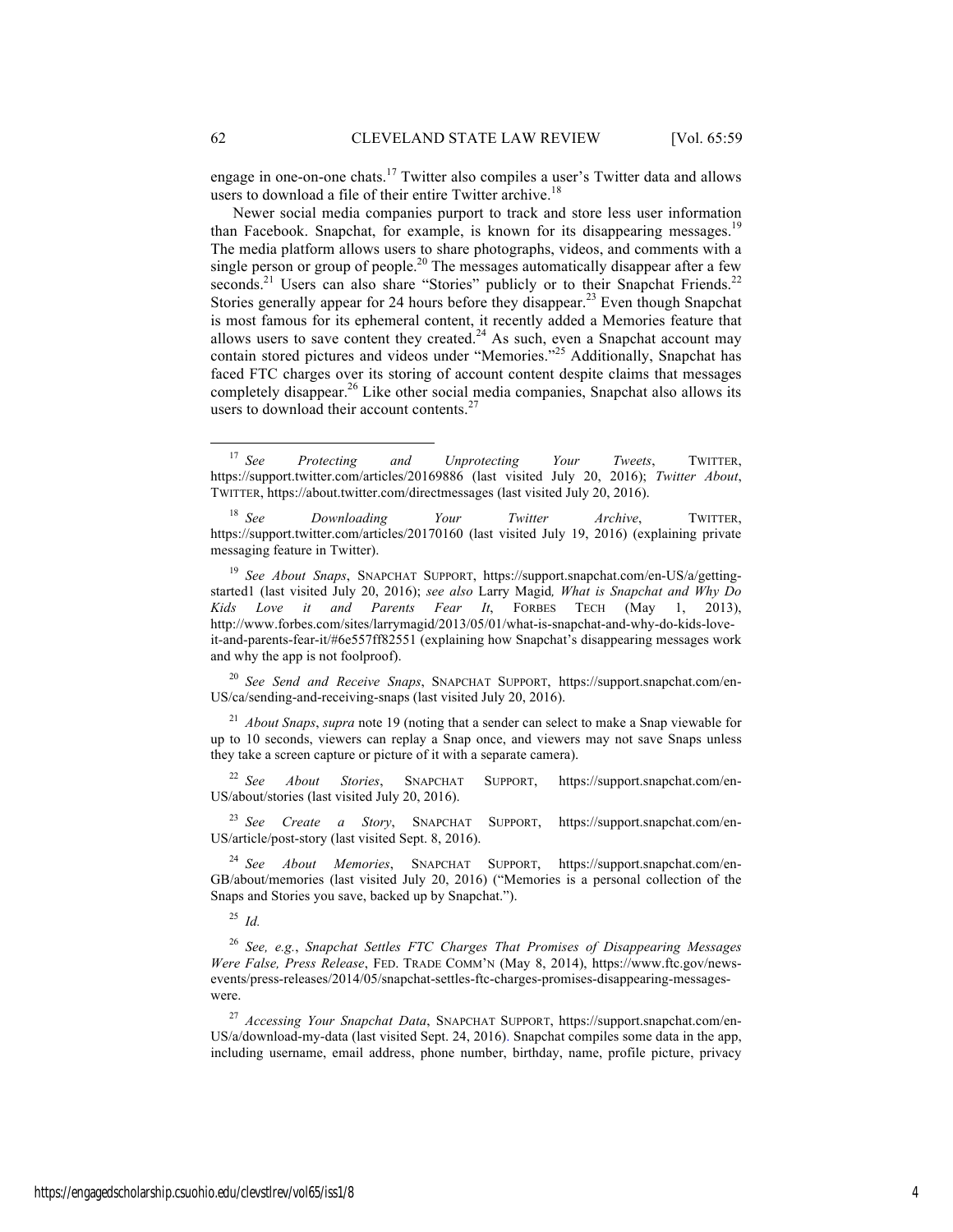By its very nature, social data touches upon the most intimate details of life in an aggregated data set that may include daily content spanning years. Users choose what information to share and with whom, create an online persona and social circle, and give away a wide range of personal information.<sup>28</sup> Users express a curated online identity to a select audience for the purposes of creating and maintaining social contacts.<sup>29</sup> As social data becomes a larger part of our online footprint, the risks of overly broad access to this personal information needs to be addressed. In particular, as our social interactions are aggregated over time, even mundane details amount to an intimate portrait of one's personal life.<sup>30</sup> Access to this information by unintended audiences presents a unique privacy harm that the law has yet to adequately address.<sup>31</sup>

## *B.Evolving Notions of Privacy*

Big data—and social data in particular— are forcing us to reconsider existing privacy law principles. But the U.S. Constitution has yet to clearly define a right to information privacy, statutes fall short in providing meaningful protection of social data, and Fourth Amendment law generally is slow to adapt to new technology. In *Whalen v. Roe*<sup>32</sup> the Supreme Court acknowledged that the disclosure of personal information may implicate a constitutional privacy interest under the Fifth Amendment's due process clause, but the court did not expressly recognize such a right.<sup>33</sup> That case ultimately upheld a New York state law that required the state to collect information about patients who are prescribed certain drugs.<sup>34</sup> Similarly, in *NASA v. Nelson*<sup>35</sup>, the Court again stated that a constitutional right to information privacy may exist, but ultimately held that a government employment questionnaire requesting personal information was constitutional.<sup>36</sup> These cases indicate that the Constitution may protect a right to information privacy, even though courts to date have not expressly enforced one.

settings, friends, and blocked friends. The information available for download includes account history and information, snap count, local, live, and crowd-sourced content history and information, purchase history, and support history. *Id.*

<sup>28</sup> *See* Hartzog, *Social Data*, *supra* note 3, at 997-99 (maintaining that guiding principles and policies are needed to protect the massive amount of information aggregated in social media accounts).

<sup>29</sup> *See id.* at 1003.

<sup>30</sup> *See id.*

<sup>&</sup>lt;sup>31</sup> See id. Hartzog proposes a set of principles that should govern access to and the use of social data, including respecting an individuals expressed boundaries, identity, and chosen network. *Id.* at 998.

<sup>32</sup> 429 U.S. 589, 591 (1977).

<sup>33</sup> *Id.* at 605.

<sup>34</sup> *Id.* at 603-04; *see also* Nixon v. Adm'r of Gen. Servs., 433 U.S. 425, 457 (1977).

<sup>35</sup> 562 U.S. 134 (2011).

<sup>36</sup> *Id.* at 159.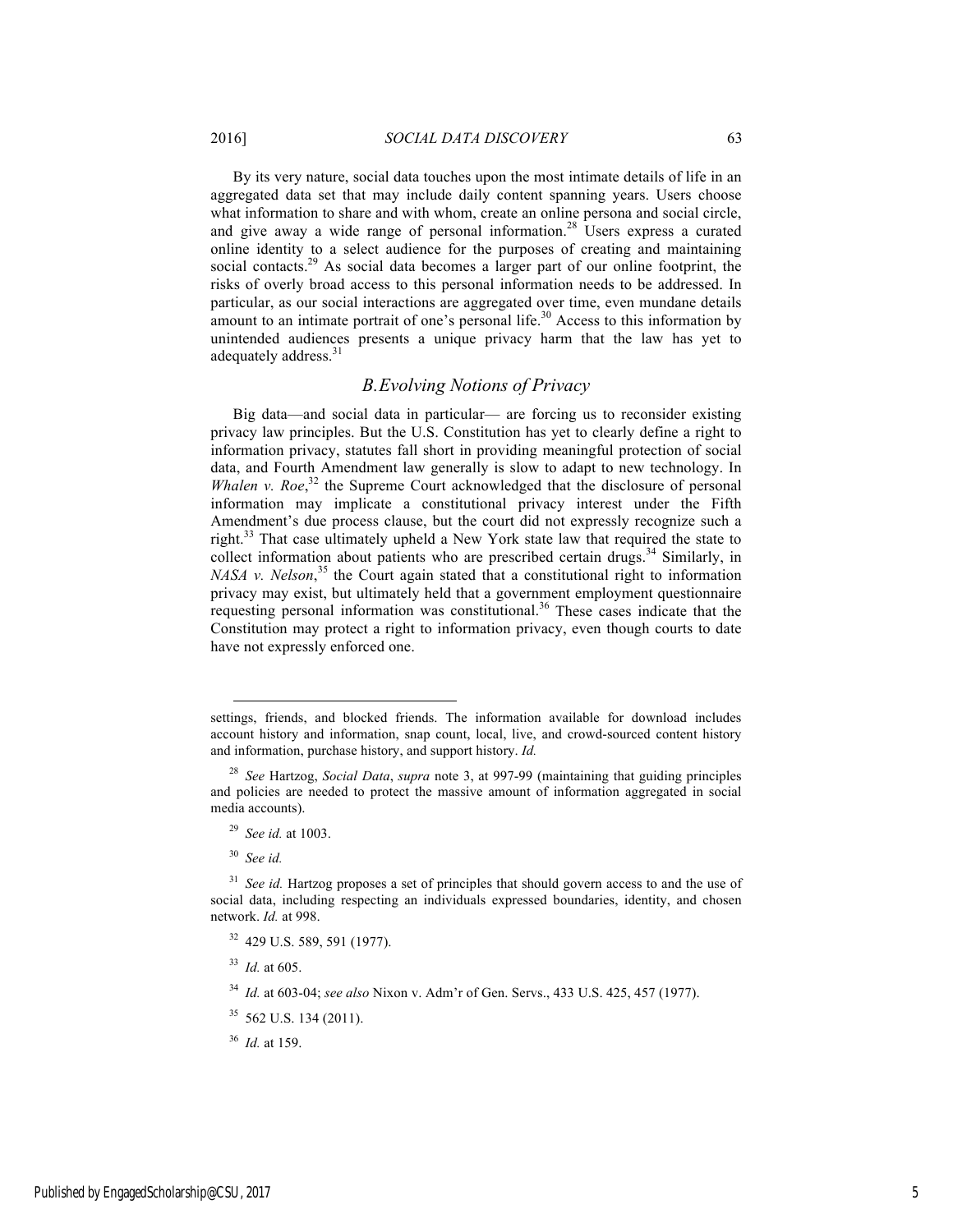Instead, statutes are the primary source of protection for information privacy. Specific federal legislation shields narrow categories of personal information in some instances. Examples include consumer financial information,<sup>37</sup> information pertaining to minors,<sup>38</sup> educational records,<sup>39</sup> and personal medical records.<sup>40</sup> These statutes reflect that American society values privacy-based limits on the access and use of certain personal information. However, no federal privacy statutes protect social data in the civil discovery context.

Some evolution is occurring as to the privacy protections rooted in the Fourth Amendment.<sup>41</sup> But, the Fourth Amendment is also limited by doctrines such as the reasonable expectation of privacy requirement and the third-party disclosure rule doctrines that, as they currently stand, substantially limit the scope of privacy protections available for social data in particular.<sup>42</sup> For example, under the reasonable expectation of privacy requirement, no Fourth Amendment protection exists when a person's expectation of privacy is not objectively reasonable.<sup>43</sup> Further, under the third-party disclosure rule, once information is disclosed to a third party, any reasonable expectation of privacy vanishes.<sup>44</sup> These doctrines become especially relevant when looking at new technologies. Most of what we do online or on our phones requires third-party disclosure, be it to an Internet service provider, third-party website, or electronic recipient. For social data, the very nature of the personal information created is *social*, meant to share with others in some way.

Nonetheless, in some Fourth Amendment cases, courts are beginning to adapt traditional doctrines to deal with new technology. For example, in *Riley v.*  California,<sup>45</sup> the Supreme Court held that a warrant is required to search and seize an individual's cell phone even when that phone is seized incident to a lawful arrest.<sup>46</sup> The Court explained the unique nature of data stored on a cell phone: "Modern cell phones, as a category, implicate privacy concerns far beyond those implicated by the search of a cigarette pack, a wallet, or a purse."<sup>47</sup> The Court described the vast and thorough array of information stored on a phone, noting that the sheer volume of data far exceeds what anyone could carry with them in physical form.<sup>48</sup> In doing so,

- <sup>40</sup> Health Insurance Portability and Accountability Act, 42 U.S.C. § 301 (2012).
- <sup>41</sup> U.S. CONST. amend. IV.

<sup>42</sup> Agnieszka A. McPeak, *Social Media, Smartphones, and Proportional Privacy in Civil Discovery*, 64 U. KAN. L. REV. 235, 263 (2015) [hereinafter McPeak, *Social Media*].

<sup>43</sup> *See* Katz v. United States, 389 U.S. 347, 360 (1957) (Harlan, J., concurring).

<sup>44</sup> *See* Smith v. Maryland, 442 U.S. 735, 745 (1979); United States v. Miller, 425 U.S. 435, 443 (1976).

- <sup>45</sup> 134 S. Ct. 2473 (2014).
- <sup>46</sup> *Id.* at 2493.
- <sup>47</sup> *Id.* at 2488-89.
- <sup>48</sup> *Id.* at 2489-90.

 <sup>37</sup> *See, e.g.*, Fair Credit Reporting Act, 15 U.S.C. § 1681 (2012); Gramm-Leach-Bliley Act, 15 U.S.C. §§ 6801-09 (2012).

<sup>38</sup> *See, e.g.*, Children's Online Privacy Protection Act, 15 U.S.C. § 6501 (2012).

<sup>39</sup> *See* Family Educational Rights and Privacy Act, 20 U.S.C. § 1221 (2012).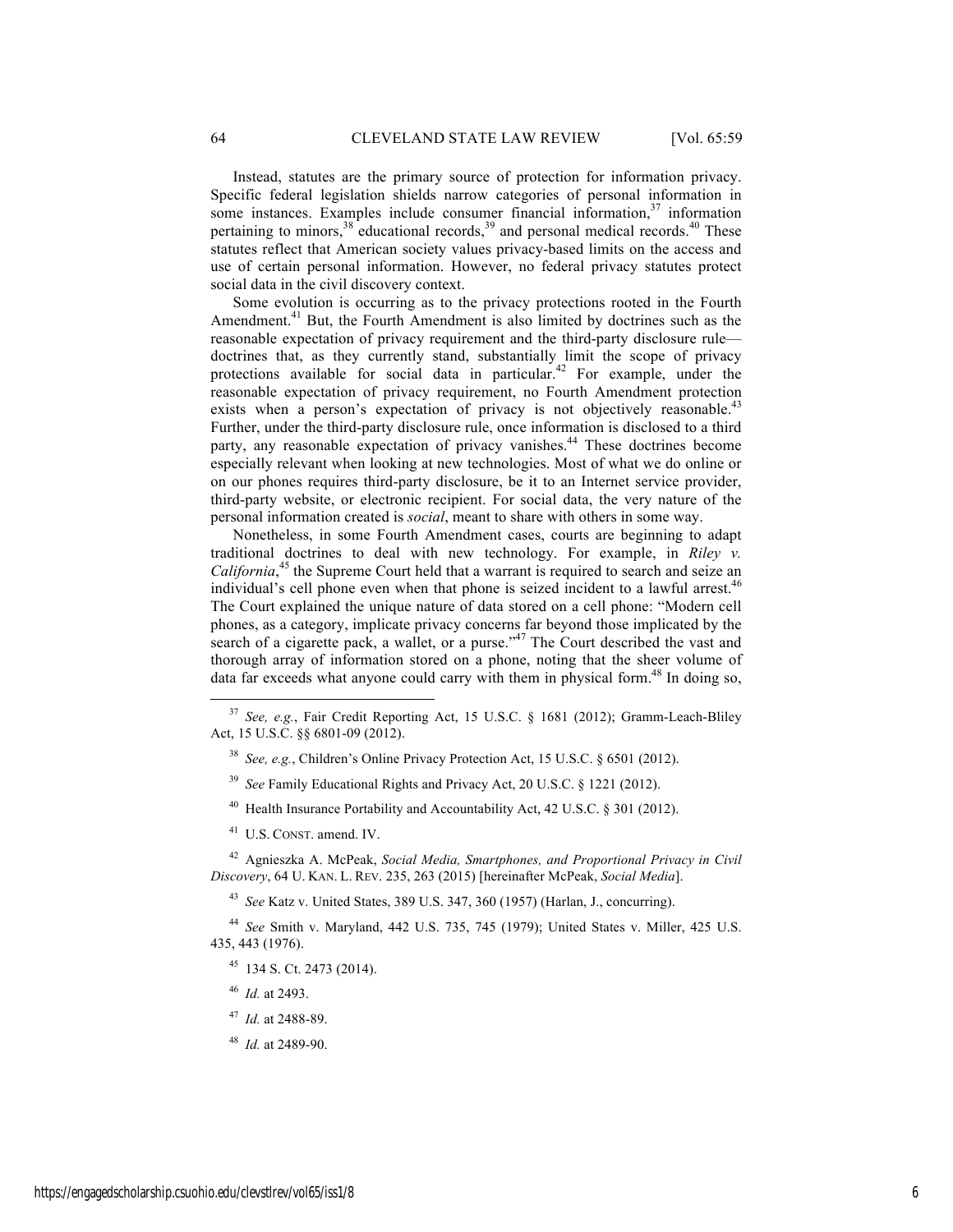the Court acknowledged that digital records on a smartphone are not merely analogous to a wallet or physical record.<sup>49</sup> Rather, the Court seemed to recognize that new privacy concerns are implicated by the vast amounts of personal information that can be stored and archived by modern technology.<sup>50</sup>

The *Riley* case supports the idea that bits and pieces of personal information, when collected and viewed as a whole, implicate privacy concerns.<sup>51</sup> This idea may draw on the mosaic theory of privacy, a concept that can be used to expand privacy protection in the digital age. In its most basic sense, the mosaic theory states that aggregated, non-private information, when viewed together, paints an intimate portrait of one's personal life.<sup>52</sup> Thus, even though each individual piece of information does not fit neatly into a category of privacy protection, the aggregate of that non-private information creates its own privacy concern.<sup>53</sup>

The mosaic theory has not been recognized expressly as a basis for privacy protection, but the Supreme Court has articulated similar concerns in recent cases. For example, in the *Riley* case, the Court noted that the content stored on a cell phone "reveal[s] much more in combination than any isolated record."<sup>54</sup> Further, in United States *v. Jones*,<sup>55</sup> the Court considered Fourth Amendment protections for warrantless collection of aggregated GPS data.<sup>56</sup> There, law enforcement generated over 2,000 pages of data on a suspect using a surreptitiously placed GPS device on a  $car<sup>57</sup>$ . The majority opinion held that an unconstitutional search occurred because of how the device was placed on the car, thereby avoiding the issue of whether the search method was proper.<sup>58</sup> However, Justice Sotomayor, in her concurrence, alluded to a mosaic theory-based privacy right.<sup>59</sup> In particular, Justice Sotomayor acknowledged that the data compiled by GPS technology "reflects a wealth of detail about . . . familial, political, professional, religious, and sexual associations."<sup>60</sup> Further, privacy concerns may be implicated due to the "quantum of intimate information about any person" that may be available in a large digital archive. $61$ 

- <sup>54</sup> *Riley*, 134 S. Ct. at 2479.
- <sup>55</sup> United States v. Jones, 132 S. Ct. 945 (2012).
- <sup>56</sup> *Id.*
- <sup>57</sup> *Id.* at 948.

<sup>58</sup> *Id.*

- <sup>59</sup> *See id.* at 954-55 (Sotomayor, J., concurring).
- <sup>60</sup> *Id.* at 955 (Sotomayor, J., concurring).

 <sup>49</sup> *Id.*

<sup>50</sup> *Id.*

<sup>51</sup> *Id.* at 2489.

<sup>52</sup> *See* United States Dep't of Justice v. Reporters Comm. Freedom of Press, 489 U.S. 749 (1989); Orin S. Kerr, *The Mosaic Theory of the Fourth Amendment*, 111 MICH. L. REV. 311, 320 (2012).

<sup>53</sup> *See id.*

<sup>61</sup> *See id.* (Sotomayor, J., concurring).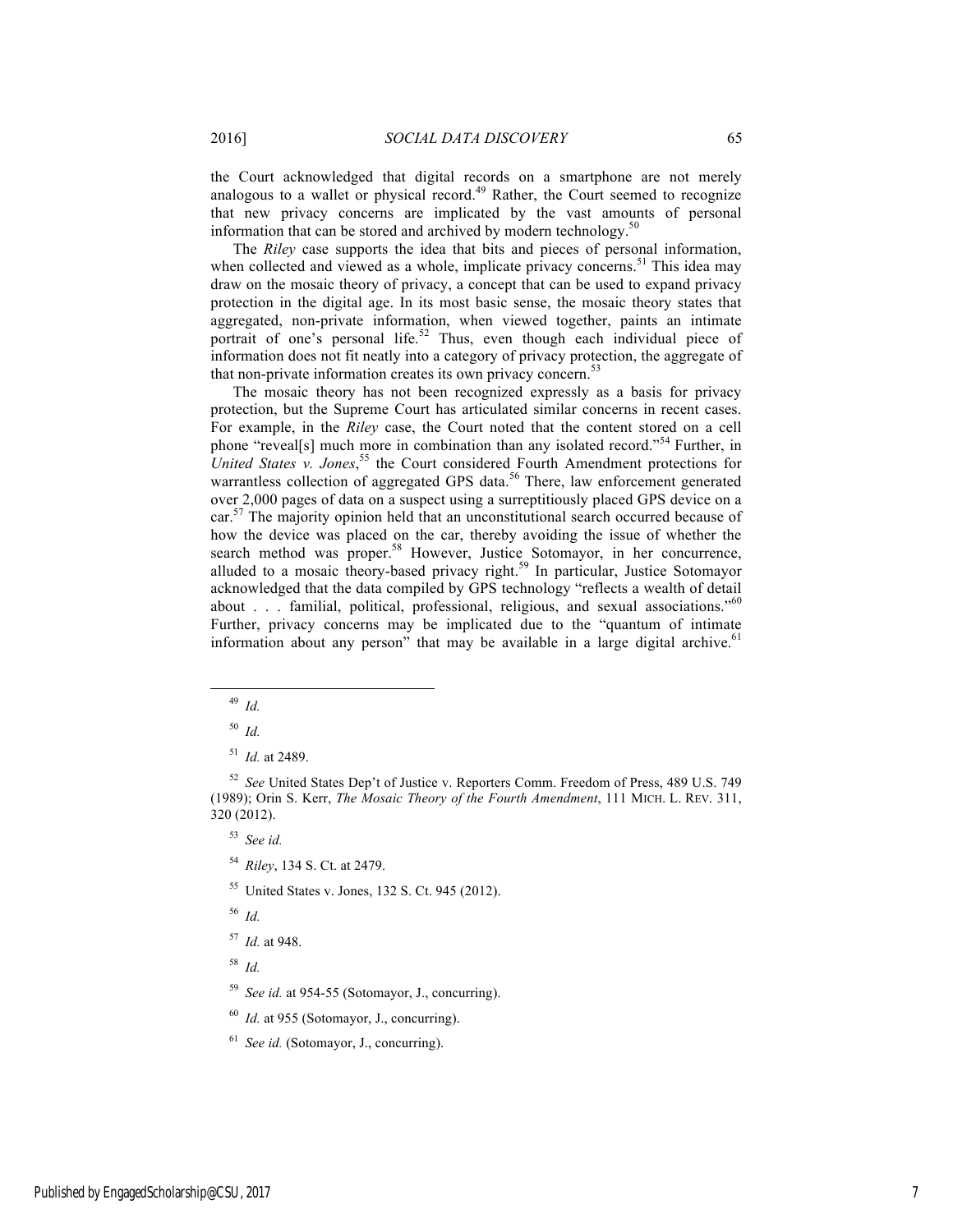Significantly, Justice Sotomayor also noted that the third-party disclosure rule may no longer be a viable principle in light of the nature of new technology.<sup>62</sup>

Thus, privacy law may be evolving to take into account the privacy implications of big data and the unprecedented ability to digitally track and store personal information. Nonetheless, few privacy protections exist as to social data in the civil discovery context.

#### III. CIVIL DISCOVERY GENERALLY

The civil discovery process depends upon a balance between open access to information and safeguards against over-reaching. Although courts favor broad discovery, they simultaneously protect against fishing expeditions.<sup>63</sup> Although privacy-based concerns are not express limits on civil discovery, the value of achieving justice through complete and thorough access to information is counterbalanced by equally important limiting principles, such as relevance, burden, expense, embarrassment, and privilege. $64$  In addition, proportionality is another important limit.<sup>65</sup>

## *A.Existing Privacy-Based Limits on Civil Discovery*

Under the Federal Rules of Civil Procedure, privacy is not an enumerated limit on the broad scope of discovery.<sup>66</sup> Nonetheless, discovery is not limitless, and courts already reject some efforts to pry into all facets of one's personal life. Essentially, existing limits on discovery recognize some need to respect the privacy of litigants and witnesses to an extent.

Although privacy law itself is not a factor when deciding the scope of discovery under the Federal Rules, privacy concepts infiltrate the analysis, particularly as they relate to new technology and digital content.<sup>67</sup> Information that is subject to some sort of statutory or other privacy protection may very well be handled differently in civil discovery. For example, trade secrets are protected as private under the law and, as such, may be limited in their discovery or subject to a protective order.<sup>68</sup>

<sup>67</sup> *Id.* at 235; *see, e.g.*, Allyson Haynes Stuart, *Finding Privacy in a Sea of Social Media and Other E-Discovery*, 12 NW. J. TECH. & INTELL. PROP. 149 (2014).

<sup>68</sup> *See* FED. R. CIV. P. 26(c) Advisory Committee's notes (1970). Protective orders are seen as an important tool for protecting privacy, even though they hinder public access to the courts. *See* Joseph F. Anderson, Jr., *Secrecy in the Courts: At the Tipping Point?*, 53 VILL. L. REV. 811 (2008) (chronicling both sides of the debate over confidentiality versus open access); Arthur R. Miller, *Confidentiality, Protective Orders, and Public Access to the Courts*, 105 HARV. L. REV. 427, 466 (1991) ("[I]t is consistent with the underlying goals of the Rules that the litigation system's sensitivity to privacy considerations be heightened, given today's unparalleled capacity to record, retrieve, and transfer data, as well as the range of decisions made about people on the basis of files, records, dossiers, and data banks."); Richard L.

 <sup>62</sup> *Id.* at 957 (Sotomayor, J., concurring).

<sup>63</sup> *See generally* Bell Atlantic Corp. v. Twombly, 550 U.S. 544 (2007).

<sup>64</sup> *See* FED. R. CIV. P. 26-37.

<sup>65</sup> *See* FED R. CIV. P. 26.

<sup>66</sup> McPeak, *Social Media*, *supra* note 42, at 260.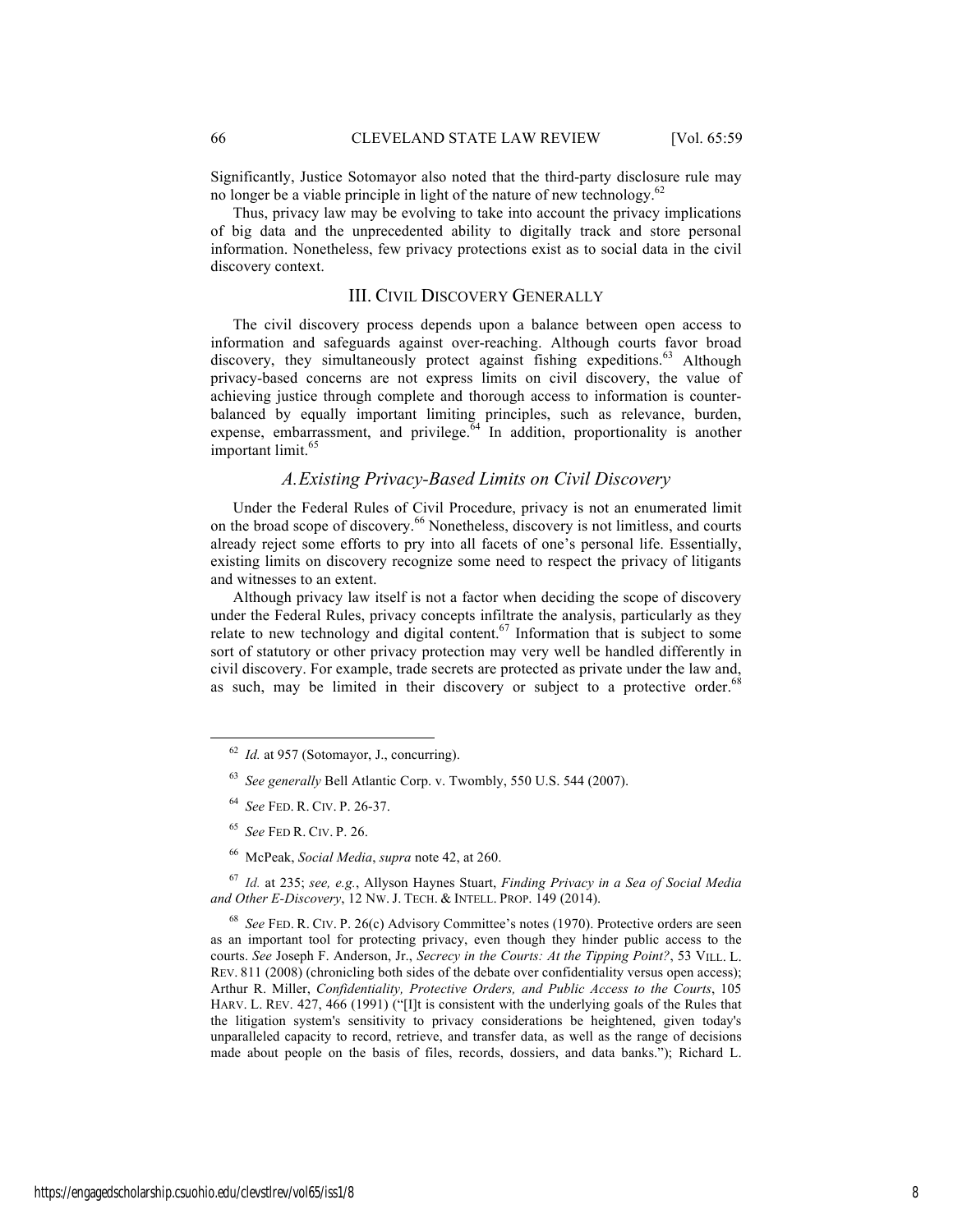Similarly, information relating to a minor may be redacted or otherwise protected.<sup>69</sup> Physical and mental exams are limited by a good cause requirement.<sup>70</sup> Protective orders and in-camera review may be used to minimize the spread and use of private information, without shielding it from discovery altogether.<sup>7</sup>

Furthermore, privacy-based limits are expressly considered in civil discovery under California law.<sup>72</sup> The California constitution contains a right to privacy, which has been applied in civil cases.<sup>73</sup> In particular, California courts recognize that privacy rights may trump the right to discovery in some instances.<sup>74</sup> Three elements must be met. First, the person trying to block discovery must have a legally protected privacy right, such as autonomy privacy or information privacy.<sup>75</sup> Second, there must be a reasonable expectation of privacy "under the specific circumstances."<sup>76</sup> Third, the privacy invasion must be serious enough "to constitute an egregious breach of the social norms underlying the privacy right."<sup>77</sup> Once all three are met, the privacy interest must still be balanced against "legitimate and important competing interests" such as the need for the information.<sup>78</sup> The court will also consider whether privacy concerns can be adequately addressed by limiting access to the private information, like through a protective order.<sup>79</sup> Notably, some of the information that may pose a serious privacy invasion may include revealing "personal or business secrets, intimate activities, or similar private information" or that risks "undue intrusion into one's personal life."<sup>80</sup> However, the bar for a

- <sup>71</sup> *See* FED. R. CIV. P. 26(c); 4 C.F.R. § 22.25 (2016).
- $72$  Denari v. Superior Court, 264 Cal. Rptr. 261, 267 (Ct. App. 1989).
- $73$  CAL. CONST. art. 1,  $\S$  1.
- <sup>74</sup> *See* Alch. v. Superior Court, 82 Cal. Rptr. 3d 470, 479 (2008).

<sup>75</sup> *Id.* at 479. The court defines autonomy privacy as "the interest in making intimate personal decisions or conducting personal activities without observation, intrusion or interference" and information privacy as the interest "'precluding the dissemination or misuse of sensitive and confidential information.'" *Id.* (quoting Hill v. Nat'l Collegiate Athletic Ass'n, 865 P.2d 633, 641 (Cal. 1994)).

<sup>76</sup> *Id.*

<sup>78</sup> *Id.* at 480 (quoting Pioneer Elecs., Inc. v. Superior Court, 150 P.3d 198 (Cal. 2007)).

<sup>79</sup> *See id.*

<sup>80</sup> *Id.* (quoting *Pioneer*, 150 P.3d at 198).

Marcus, *Myth and Reality in Protective Order Litigation*, 69 CORNELL L. REV. 1 (1983) (explaining some of the existing ways privacy trumps open access in civil discovery).

<sup>69</sup> *See* Hon. Margaret Dee McGarity, *Privacy and Litigation: Two Mutually Exclusive Concepts*, 23 J. AM. ACAD. MATRIM. LAW. 99, 103 (2010) (discussing ways to safeguard personal identifiers in litigation, including mandatory redaction and penalties for disclosure); SEDONA CONFERENCE WORKING GRP. SERIES, *supra* note 2, at 2.

<sup>&</sup>lt;sup>70</sup> FED. R. CIV. P.  $35(a)(2)(A)$ .

<sup>77</sup> *Id.* at 479-80 (quoting *Hill*, 865 P.2d at 641).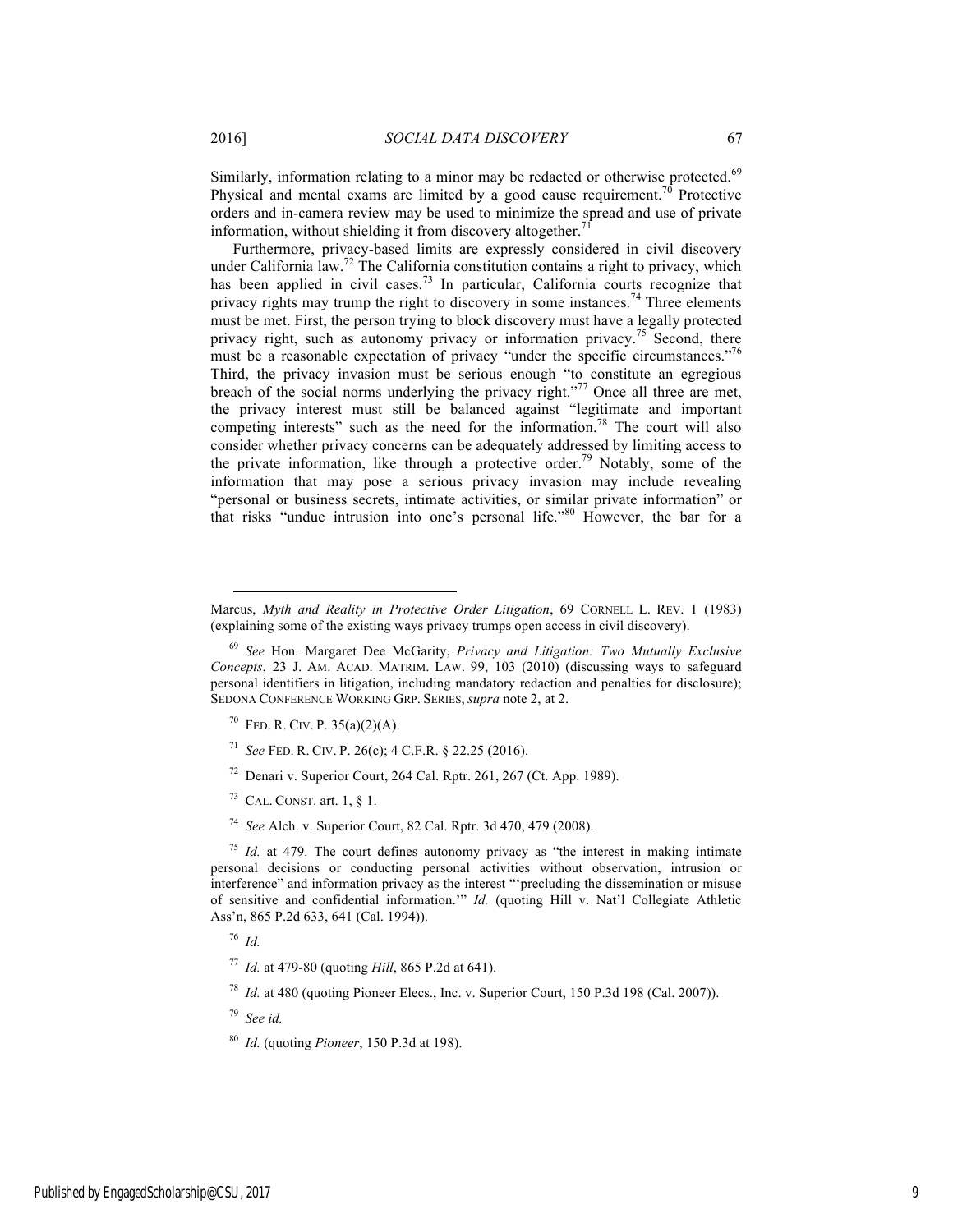California constitutional invasion of privacy claim is set quite high, and it is used infrequently to limit civil discovery.<sup>81</sup>

Although privacy is not an express limit on discovery under the Federal Rules of Civil Procedure, many of the existing limits, at their core, draw on privacy-related values. In essence, courts already recognize that overly intrusive discovery violates individual rights and should not be permitted without justification.<sup>82</sup>

### *B.Proportionality*

Proportionality is a limit on the scope of discovery that is gaining new importance after the most recent amendments to the Federal Rules of Civil Procedure. The concept of proportionality has been a part of the Federal Rules of Civil Procedure for decades and is mentioned in relation to several rules, from the scope of discovery to preservation duties.<sup>83</sup> Most recently, under the 2015 amendments, Rule  $26(b)(1)$  allows discovery of "any nonprivileged matter that is relevant to any party's claim or defense and proportional to the needs of the case."<sup>84</sup> In particular, the proportionality analysis looks at the following factors:

The importance of the issues at stake in the action, the amount in controversy, the parties' relative access to relevant information, the parties' resources, the importance of the discovery in resolving the issues, and whether the burden or expense of the proposed discovery outweighs its likely benefit.<sup>85</sup>

The purpose of the proportionality test is to limit discovery's overuse with principles based on fairness and balance. From the beginning, proportionality was meant to serve as a limit on civil discovery's scope.<sup>86</sup>

In weighing the benefits of discovery against its burden, courts often focus only on *financial* burden. For example, in *Mancia v. Mayflower Textile Services*, <sup>87</sup> a Maryland district court noted that the requested discovery might be excessive

<sup>82</sup> *See* Bakhit v. Safety Marking, Inc., No. 3:13CV1049, 2014 WL 2916490, 2014 U.S. Dist. LEXIS 86761 (D. Conn. June 26, 2014).

<sup>83</sup> FED. R. CIV. P. 26 Advisory Committee's notes (1983 Amendments). The proportionality factors were added to the Federal Rules in 1983 as a way to limit overuse of the discovery process. *Id.* In 1993, two additional proportionality factors were added. FED. R. CIV. P. 26 Advisory Committee's notes (2015 Amendments). The 2000 amendments added certain cross-references to the proportionality factors, again emphasizing the need for judges to use proportionality as a limit to civil discovery. *See* FED. R. CIV. P. 26 Advisory Committee's notes (2000 Amendments); Hon. Elizabeth D. Laporte & Jonathan M. Redgrave, *A Practical Guide to Achieving Proportionality Under New Federal Rule of Civil Procedure 26*, 9 FED. CTS. L. REV. 19 (2015) (detailing the evolution of proportionality in the Federal Rules).

<sup>85</sup> *Id.*

<sup>86</sup> *See id.*

 <sup>81</sup> Belluomini v. Citigroup, Inc., No. CV 13-017743, 2013 U.S. Dist. LEXIS 103882, 2013 WL 3855589, at \*5 ( N.D. Cal. July 24, 2013).

<sup>84</sup> FED. R. CIV. P. 26(b)(1).

<sup>87</sup> 253 F.R.D. 354, 364 (D. Md. 2008).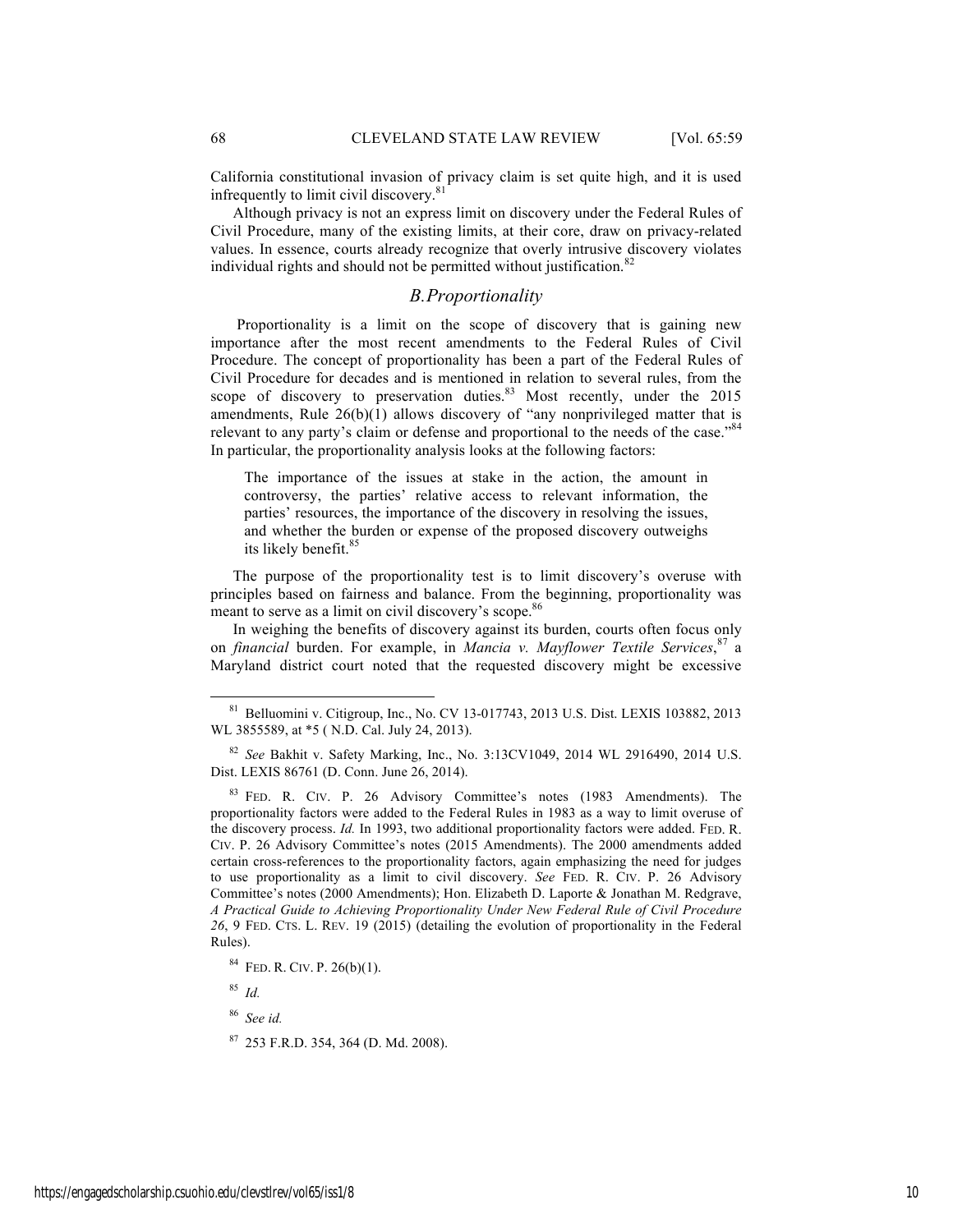compared to the value of the plaintiffs' claims.<sup>88</sup> Similarly, in *In re Convergent Technologies Securities Litigation*, <sup>89</sup> the court recognized that proportionality is an important, common sense limit on even relevant discovery in stating,

After satisfying this threshold requirement counsel *also must* make a common sense determination, taking into account all the circumstances, that the information sought is of sufficient potential significance to justify the burden the discovery probe would impose, that the discovery tool selected is the most efficacious of the means that might be used to acquire the desired information (taking into account cost effectiveness and the nature of the information being sought), and that the timing of the probe is sensible  $\ldots$ <sup>90</sup>

The court in *Convergent Technologies* ultimately focused on the cost effectiveness of the discovery and largely denied the defendant's motion to compel.<sup>91</sup>

Nonetheless, the proportionality factors contemplate non-pecuniary burdens without quantifiable financial impact. In *Hunter v. Ohio Indemnification Co.*<sup>92</sup> a California district court denied a deposition noting the burden on the witness, who had little or no knowledge about the issues and was caring for a spouse with a lifethreatening illness.<sup>93</sup> Commentators have also urged courts to consider nonpecuniary burdens in the proportionality analysis.  $94$  Yet, courts are only just beginning to use the proportionality factors as a meaningful limit to discovery, and non-pecuniary considerations are rarely a part of the analysis so far.<sup>95</sup>

#### IV. SOCIAL DATA IN CIVIL LITIGATION

Litigants increasingly seek out social media content in civil litigation and, to date, courts struggle with applying the civil procedure rules to this new category of electronic discovery. Little consideration is given to the volume of information

88 *Id.*

<sup>94</sup> *See* Theodore C. Hirt, *The Quest for "Proportionality" in Electronic Discovery-Moving from Theory to Reality in Civil Litigation*, 5 FED. CTS. L. REV. 171, 199 (2011) (noting that proportionality should also be a limit in non-monetary or low-value cases); The Sedona Conference, *The Sedona Conference Commentary on Proportionality in Electronic Discovery*, 11 SEDONA CONF. J. 289, 300 (Conor R. Crowley et al. eds., 2010) (stating that, according to Principle 5, "[n]onmonetary factors should be considered when evaluating the burdens and benefits of discovery"); John L. Carroll, *Proportionality in Discovery: A Cautionary Tale*, 32 CAMPBELL L. REV. 455, 464 (2010) (cautioning against over-emphasis of monetary factors in the proportionality analysis); Gordon W. Netzorg & Tobin D. Kern, *Proportional Discovery: Making It the Norm, Rather Than the Exception*, 87 DENV. U. L. REV. 513, 529 (2010) (noting that proportionality should limit the scope of discovery, including non-monetary factors).

<sup>89</sup> 108 F.R.D. 328, 331-32 (N.D. Cal. 1985).

<sup>90</sup> *Id.* at 331.

<sup>91</sup> *Id.* at 349.

 $92$  No. C 06-3524, 2007 WL 2769805, at  $*1$  (N.D. Cal. Sept. 21, 2007).

<sup>93</sup> *Id.*

<sup>95</sup> Netzorg, *supra* note 94.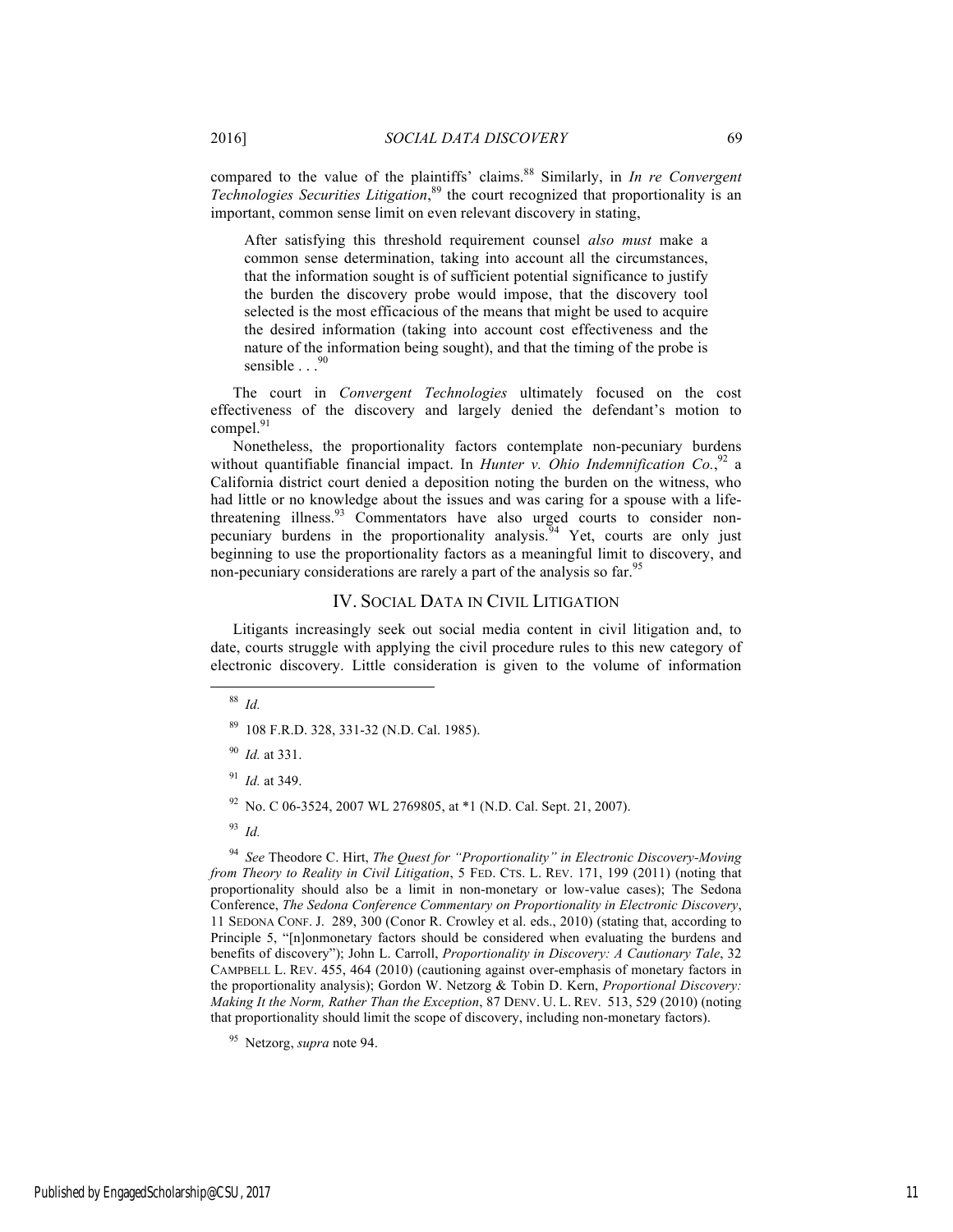aggregated in social media accounts, and privacy concerns rarely serve as a meaningful limit to broad civil discovery.

In the social media context, account information is sought in all forms of civil litigation, including cases based on personal injury, family law, employment, and other claims.<sup>96</sup> Discovery often occurs between the parties because social media providers maintain that the Stored Communication Act prevents them from disclosing user content in response to a civil subpoena without the user's consent.<sup>97</sup> Even with consent, social media providers refer litigants to the download account feature, thereby cutting themselves out of the discovery process entirely.<sup>98</sup> Instead, discovery is handled through formal requests to account holders, and courts generally allow broad discovery.

Courts often set a low threshold for allowing discovery of social media accounts. In some cases, courts even have forced litigants to hand over their passwords so that the opposing party's counsel can log in to see all account content.<sup>99</sup> This approach offers broad and unfettered access to the entire account, including third-party content like privacy-setting protected posts made by the account-holder's Friends on their own Timelines.<sup>100</sup> It also means that opposing counsel must enter a live system with real-time content and complete access to the account-holder's administrative functions. It is fraught with opportunities for abuse, error, and privacy invasion.

In other cases, courts have required the party seeking discovery to establish a factual predicate for the discovery, often based on the publicly available content in the social media account.<sup>101</sup> Under this "factual predicate" approach, attempts to

<sup>99</sup> *See, e.g.*, Gallion v. Gallion, No. FA114116955S, 2011 Conn. Super. LEXIS 2517, 2011 WL 4953451 (Conn. Super. Ct. Sept. 30, 2011); McMillen v. Hummingbird Speedway, Inc., No. 113–2010 CD, 2010 WL 4403285 (Pa. Ct. Com. Pl. Sept. 9, 2010).

<sup>100</sup> *See, e.g.*, Appler v. Mead Johnson & Co., No. 3:14-CV-166-RLY-WGH, 2015 U.S. Dist. LEXIS 128182, 2015 WL 5615038, at \*4 (S.D. Ind. Sept. 24, 2015).

<sup>101</sup> *See, e.g.*, Romano v. Steelcase, Inc., 907 N.Y.S.2d 650, 652-55 (N.Y. Sup. Ct. 2010) (using plaintiff's public Facebook profile photo to establish factual predicate for discovery of private portions of the account).

<sup>&</sup>lt;sup>96</sup> For a discussion of cases using social media evidence and the different approaches to social media discovery, see McPeak, *Social Media*, *supra* note 42, at 237-39; Agnieszka A. McPeak, *The Facebook Digital Footprint: Paving Fair and Consistent Pathways to Civil Discovery of Social Media Data*, 48 WAKE FOREST L. REV. 887, 910-13 (2013) [hereinafter McPeak, *Facebook Digital Footprint*].

<sup>&</sup>lt;sup>97</sup> Stored Wire and Elec. Commc'ns and Transactional Records Access (Stored Communication Act), 18 U.S.C. § 2701 (2012); Crispin v. Christian Audigier, Inc., 717 F. Supp. 2d 965, 991 (C.D. Cal. 2010); *see also* Giacchetto v. Patchogue-Medford Union Free Sch. Dist., 293 F.R.D. 112, 117 (E.D.N.Y. 2013) (explaining that plaintiff's counsel should review Facebook content to determine what may be relevant and responsive).

<sup>98</sup> *See, e.g.*, *Information on Civil Subpoenas*, FACEBOOK, https://www.facebook.com/help/473784375984502 (last visited July 24, 2016) (directing users to download their own accounts); *see generally Guidelines for Law Enforcement*, TWITTER, https://support.twitter.com/articles/41949 (last visited July 24, 2016); *Accessing Your Snapchat Data*, SNAPCHAT SUPPORT, https://support.snapchat.com/en-US/a/downloadmy-data (last visited July 24, 2016); *Law Enforcement Guide*, SNAPCHAT SUPPORT, https://www.snapchat.com/static\_files/lawenforcement.pdf?version=20150604 (last visited July 24, 2016).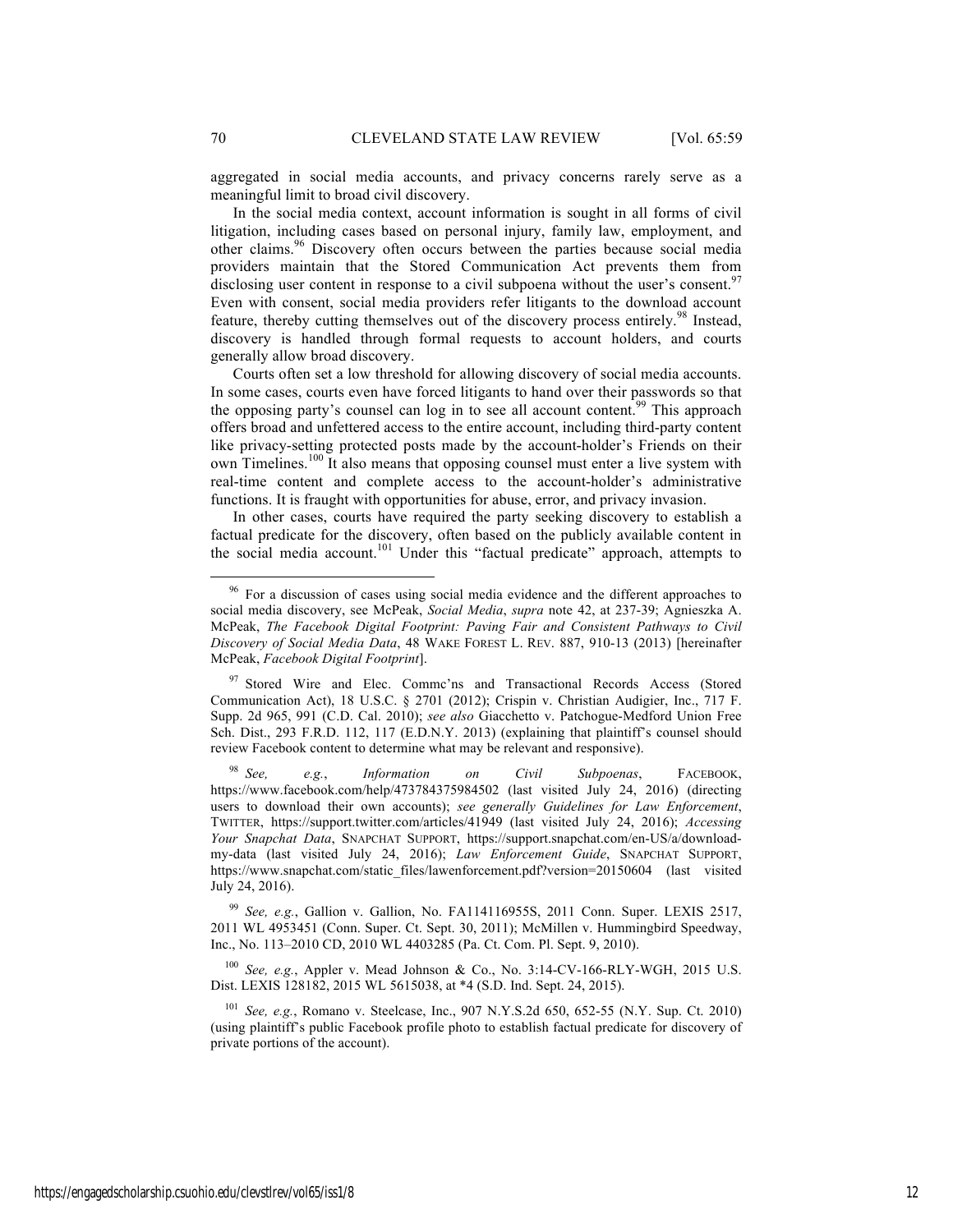discover social media content can hinge on how savvy the account-holder was with privacy settings.<sup>102</sup> This results in outcomes that are inconsistent and, at times, unfair. Some courts allow virtually complete access to all social data based on a public profile picture, whereas others bar all social data discovery because public social media content is not contradictory enough of the party's claim in the litigation.<sup>103</sup>

Other courts recognize that relevance is the key inquiry and do not require a factual predicate based on public account content. These cases instead require that discovery requests state with reasonable particularity the private content sought.<sup>104</sup> While a better approach, defining relevance and creating meaningful boundaries to social data discovery remain a challenge.

For example, in *EEOC* v. Simply Storage,<sup>105</sup> the court stated that discovery of social media content is not automatic and instead is limited to what is relevant to claims and defenses, noting that the proportionality factors also should be considered.<sup>106</sup> The case involved employment discrimination claims in which the plaintiffs alleged severe and debilitating emotional distress among other damages.<sup>107</sup> Ultimately, the court allowed broad discovery of private Facebook content, including all contents within a specific date range that "reveal, refer, or relate to any emotion, feeling, or mental state, as well as communications that reveal, refer, or relate to events that could reasonably be expected to produce a significant emotion, feeling, or mental state."<sup>108</sup> Notably, the court expressly stated that the severe and debilitating emotional distress claims warranted such broad discovery, but gardenvariety damages may not justify as expansive access to private social media content.<sup>109</sup> Nonetheless, several cases citing to *Simply Storage* still allow broad discovery without identifying any claims of severe emotional distress.<sup>110</sup>

- <sup>107</sup> *Id.* at 432-33.
- <sup>108</sup> *Id.* at 436.

 <sup>102</sup> *See* Giacchetto v. Patchogue-Medford Union Free Sch. Dist., 293 F.R.D. 112, 115 n.1 (E.D.N.Y. 2013) (explaining how requiring factual predicate to be established by public content is both too broad and too narrow an approach). *See generally* McPeak, *Facebook Digital Footprint*, *supra* note 96.

<sup>103</sup> *Compare Romano*, 907 N.Y.S.2d at 653-55 (noting that public Facebook vacation photographs contradicted plaintiff's claim of loss of enjoyment of life and supported discovery of private content), *with* Tompkins v. Detroit Metro. Airport, 278 F.R.D. 387, 388- 89 (E.D. Mich. 2012) (noting that public Facebook photograph of plaintiff at a birthday party holding a small dog did not support discovery of private content because the activity depicted in the photograph did not contradict injuries and damages sought); *see also* Forman v. Henkin, 22 N.Y.S.3d 178, 182 (N.Y. App. Div. 2015) (requiring some sort of factual predicate as threshold for discovery of private social media content and rejecting the argument that allegations of physical injury in a tort claim justifies two years' worth of Facebook posts that may depict activity).

<sup>104</sup> *See, e.g.*, EEOC v. Simply Storage Mgmt., Inc., 270 F.R.D. 430, 434-36 (S.D. Ind. 2010).

<sup>105</sup> *Id.* at 434-35.

<sup>&</sup>lt;sup>106</sup> *Id.* at 433 (quoting FED. R. CIV. P. 26(b)(2)(C)(iii)).

<sup>109</sup> *See id.* at 435-36; *see also* Mailhot v. Home Depot U.S.A., 285 F.R.D. 566, 572-73 (C.D. Cal. 2012) (holding that severe emotional distress claims supported broad discovery in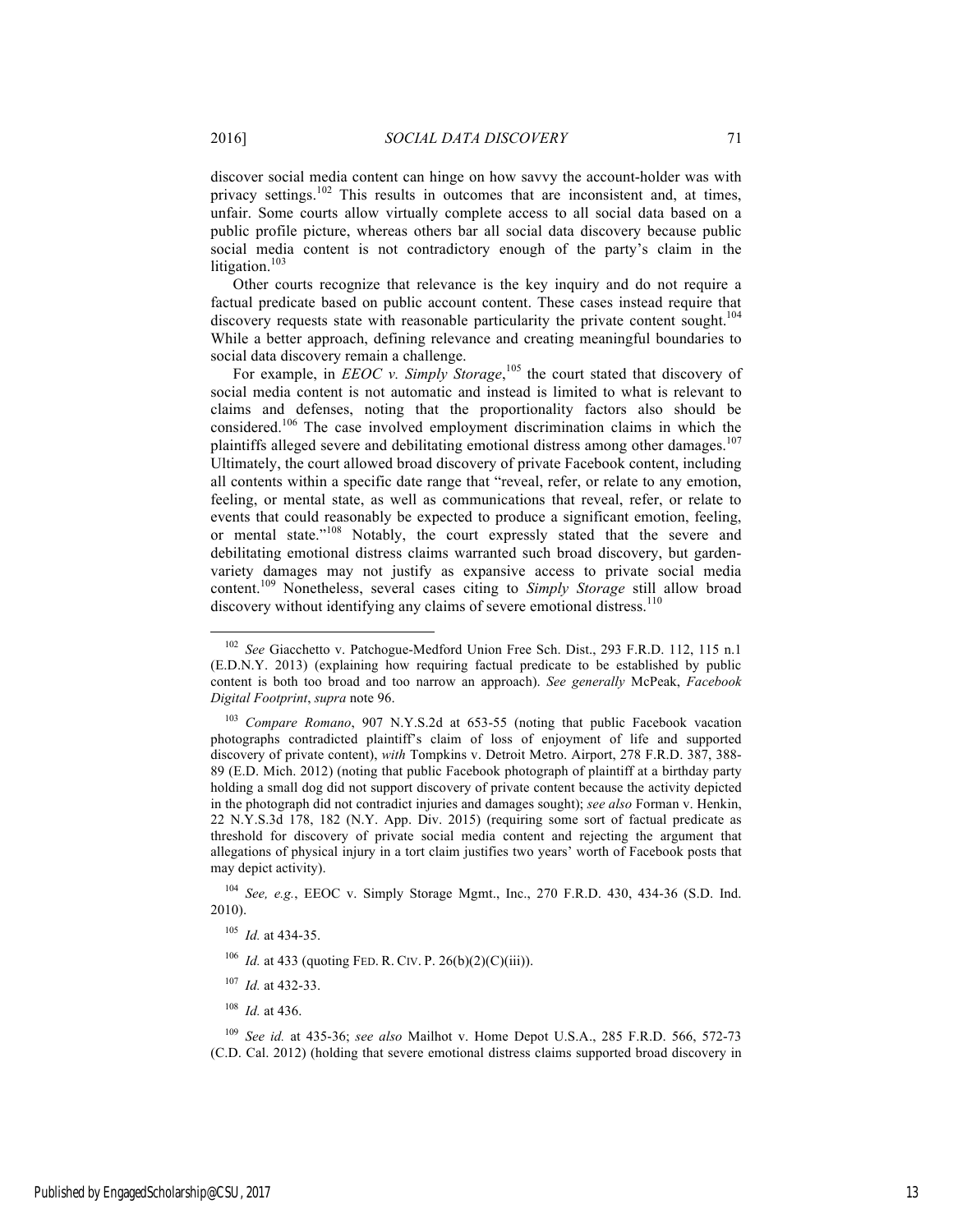Under all approaches, courts mostly reject privacy-based arguments against social media discovery. Because civil litigation occurs among private litigants, constitutional principles like Fourth Amendment privacy protections do not apply directly.<sup>111</sup> But some of the concepts contained in constitutional law jurisprudence are referred to in civil discovery disputes. Courts note that users voluntarily create and use social media and the purpose of social media is to share information with others.<sup>112</sup> Thus, there is no reasonable expectation of privacy.<sup>113</sup> Further, social media necessarily requires disclosure to third parties, including the Internet service provider, social media provider, and Friends or other recipients of the content.<sup>114</sup> Thus, courts also note that any privacy protections are destroyed under the thirdparty disclosure rule.<sup>115</sup>

Despite the majority of cases permitting broad discovery over privacy concerns, a few cases have noted that some privacy interests may be implicated when litigants seek overly broad access to private portions of social media accounts. In *Appler v.* 

<sup>111</sup> *See, e.g.*, Doe v. Senechal, 725 N.E.2d 225, 231 (Mass. 2000) (noting that the Fourth Amendment does not apply to civil litigation among private parties).

<sup>112</sup> *See, e.g.*, McMillen v. Hummingbird Speedway, Inc., No. 113-2010 CD, 2010 Pa. Dist. & Cnty. Dec. LEXIS 270, 2010 WL 4403285, at \*4 (Pa. Ct. Com. Pl. Sept. 9, 2010) (rejecting any reasonable expectation of privacy in social media because sites make clear that content is not confidential and disclosure is possible despite users' preferred privacy settings).

<sup>113</sup> *Id.*; *see also* Nucci v. Target Corp., 162 So. 3d 146, 154 (Fla. Dist. Ct. App. 2015) (noting that social media privacy settings do not create a reasonable expectation of privacy).

<sup>114</sup> *See* Romano v. Steelcase, Inc., 907 N.Y.S.2d 650, 656 (N.Y. Sup. Ct. 2010) (noting that there can be no reasonable expectation of privacy to materials posted to a social media account).

<sup>115</sup> *See, e.g.*, Davenport v. State Farm Mut. Auto. Ins. Co., No. 3:11-CV-632-J-JBT, 2012 U.S. Dist. LEXIS 20944, 2012 WL 555759, at \*1 (M.D. Fla. Feb. 21, 2012) (rejecting right to privacy for social media content but still looking to relevance-based limits on broad discovery).

limited date range). *But see* Ye v. Cliff Veissman, Inc., No. 14-CV-01531, 2016 WL 950948, at \*3 (N.D. Ill. Mar. 7, 2016) ("The Court realizes that Defendants are seeking content relating to damage issues that are at times hard to ascertain, such as the grief, sorrow, and mental suffering of the decedent's next of kin following her death. But the fact that the decedent and her next of kin's mental and emotional state of minds may be relevant to Plaintiff's claim does not save Defendants' request from being overbroad."); Root v. Balfour Beatty Constr. LLC, 132 So. 3d 867, 870 (Fla. Dist. Ct. App. 2014) (quashing discovery of Facebook posts relating to mother's "relationships with her entire family and significant others, her mental health history, her substance use history, and her litigation history" as overly broad in a parental consortium claim).

<sup>110</sup> *See, e.g.*, Reid v. Ingerman Smith LLP, No. CV 2012-0307 (ILG) (MDG), 2012 U.S. Dist. LEXIS 182439, 2012 WL 6720752, at \*2-3 (E.D.N.Y. Dec. 27, 2012) (permitting discovery as expansive as *Simply Storage* without allegations of severe emotional distress). *But see* Giacchetto v. Patchogue-Medford Union Free Sch. Dist., 293 F.R.D. 112, 115-16 (E.D.N.Y. 2013) (denying discovery of all posts that deal with emotional state in gardenvariety damages); Winchell v. Lopiccolo, 954 N.Y.S.2d 421, 425 (N.Y. Sup. Ct. 2012) (holding that plaintiff's claim of cognitive difficulty was not enough to justify unrestricted discovery of entire Facebook account).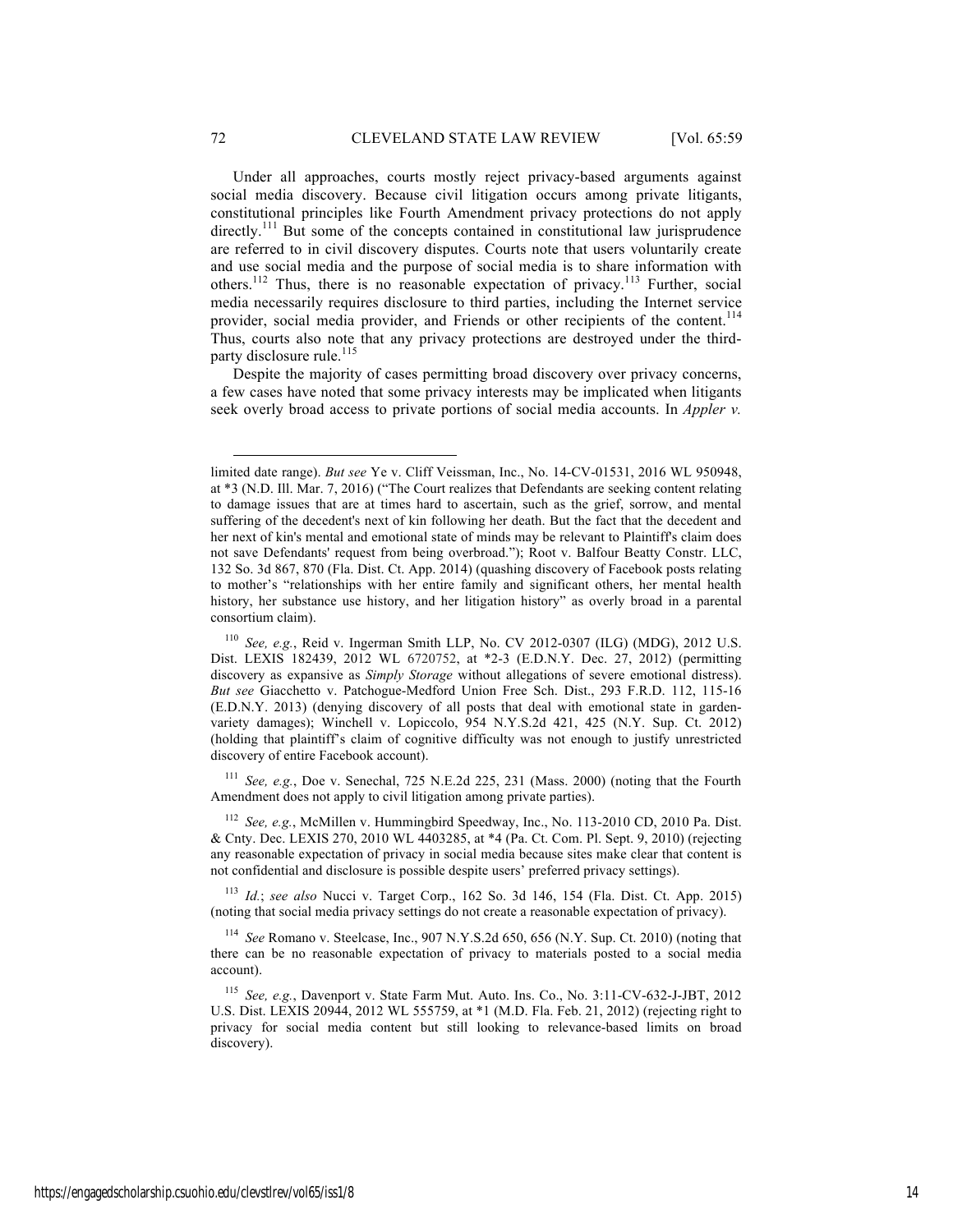*Mead Johnson & Co., LLC*,<sup>116</sup> the defendant in an employment case sought the complete Facebook download file for plaintiff's account.<sup>117</sup> The court recognized that privacy interests may be implicated by the broad discovery request and balanced the relevancy of the discovery against the privacy burden.<sup>118</sup> Ultimately, the court allowed broad discovery of plaintiff's Facebook page but excluded certain categories on privacy grounds.<sup>119</sup>

Because most courts ignore privacy burdens, the ultimate result is that courts often allow broad discovery of all social media content. This access to social media content can include several years' worth of daily updates on one's whereabouts, associations, thoughts, feelings, activities, and preferences. Large portions of the account content may be wholly irrelevant to the claims and defenses and, when viewed as a whole, paint an intimate picture of the person. The account information is also personally identifiable, as rarely can the litigant's PII be excluded from discovery.<sup>120</sup> By not appreciating the unique nature of social data, courts often allow overly intrusive discovery that fails to consider individual privacy burdens.

#### V. ACHIEVING PROPORTIONAL PRIVACY IN CIVIL DISCOVERY

The civil discovery rules now must grapple with the availability of large digital archives of social data in civil litigation. Fortunately, the Federal Rules of Civil Procedure, as amended in December 2015, contain sufficient safeguards against overly broad social data discovery, *provided that* principles of privacy and proportionality serve as meaningful guides. Courts should recognize that privacy rights could be violated by overly broad discovery of social data. Further, the rules' emphasis on proportionality should encompass non-pecuniary burdens posed by broad discovery, $1^{21}$  including the burdens on individual privacy rights.

## VI. CONCLUSION

By recognizing the privacy implications of overly broad social data discovery, courts can draw meaningful boundaries to curtail discovery abuses. While privacy

 $119$  Appler v. Mead Johnson & Co., No. 3:14-CV-166-RLY-WGH, 2015 U.S. Dist. LEXIS 128182, 2015 WL 5615038, at \*15 (S.D. Ind. Sept. 24, 2015) ("Plaintiff does not need to include the following in the download produced: Credit Cards, Facial Recognition Data, IP Addresses, Phone Numbers, Family, and Religious Views. The last two of these categories may, in some cases, be publically viewable, but I find there is a protected privacy interest in this type of information and it has no relevancy here. Therefore, it does not need to be produced.").

<sup>120</sup> Cohen, *supra* note 2.

<sup>121</sup> *See, e.g.*, The Sedona Conference, *supra* note 94 (suggesting non-pecuniary factors should be part of the proportionality analysis).

 <sup>116</sup> No. 3:14-CV-166-RLY-WGH, 2015 U.S. Dist. LEXIS 128182, 2015 WL 5615038, at \*4 (S.D. Ind. Sept. 24, 2015).

<sup>117</sup> *Id.*

<sup>118</sup> *Id.* at 4, 6*.*; *see also* Smith v. Hillshire Brands, No. 13-2605-CM, 2014 U.S. Dist. LEXIS 83953, 2014 WL 2804188, at \*5 (D. Kan. June 20, 2014) (refusing to recognize privacy rights in social media content, but nonetheless blocking overly broad discovery because it encompassed irrelevant, highly personal information like "private sexual conduct").